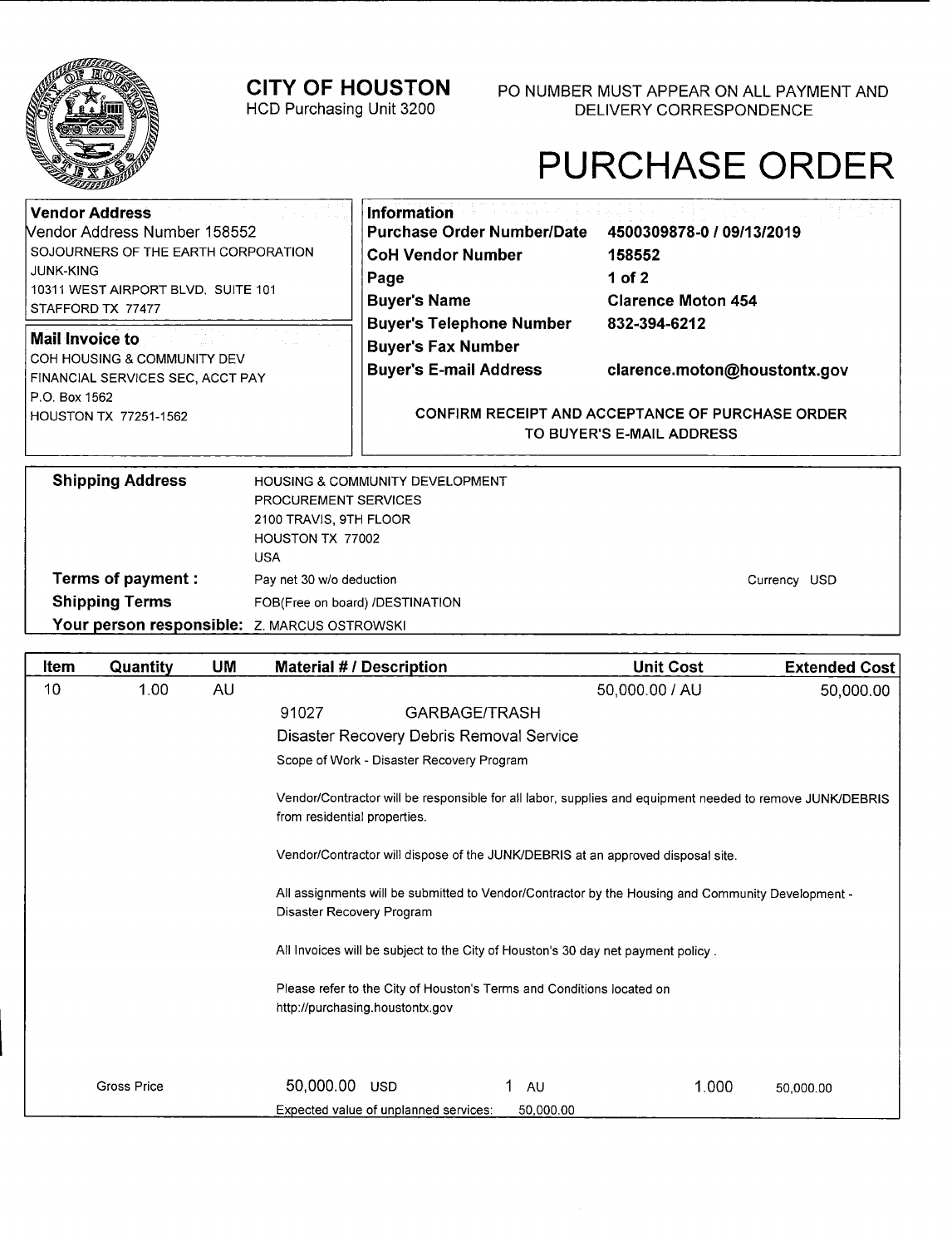**CITY OF HOUSTON** PO NUMBER MUST APPEAR ON ALL PAYMENT AND HCD Purchasing Unit 3200 DELIVERY CORRESPONDENCE

## PURCHASE ORDER

b *Perovi* 

**P0 number/date** 4500309878-0 / 09/13/2019 **Page** 2 of 2

| Item       | Quantity | UM | Material # / Description         | <b>Unit Cost</b> | <b>Extended Cost</b> |
|------------|----------|----|----------------------------------|------------------|----------------------|
|            |          |    | <b>Delivery Date: 09/13/2019</b> |                  |                      |
| Total **** |          |    |                                  | <b>USD</b>       | 50,000.00            |

**The Terms and Conditions specified on http:/Ipurchasing.houstontx.govwill apply.**  I hereby certify a certificate of the necessity of this expenditure is on file in this **I hereby certify that the expenditure for the above goods** department, has been duly authorized and appropriated and that sufficient funds are available to liquidate same.

ny ach max Chief Procurement Officer www **Controller**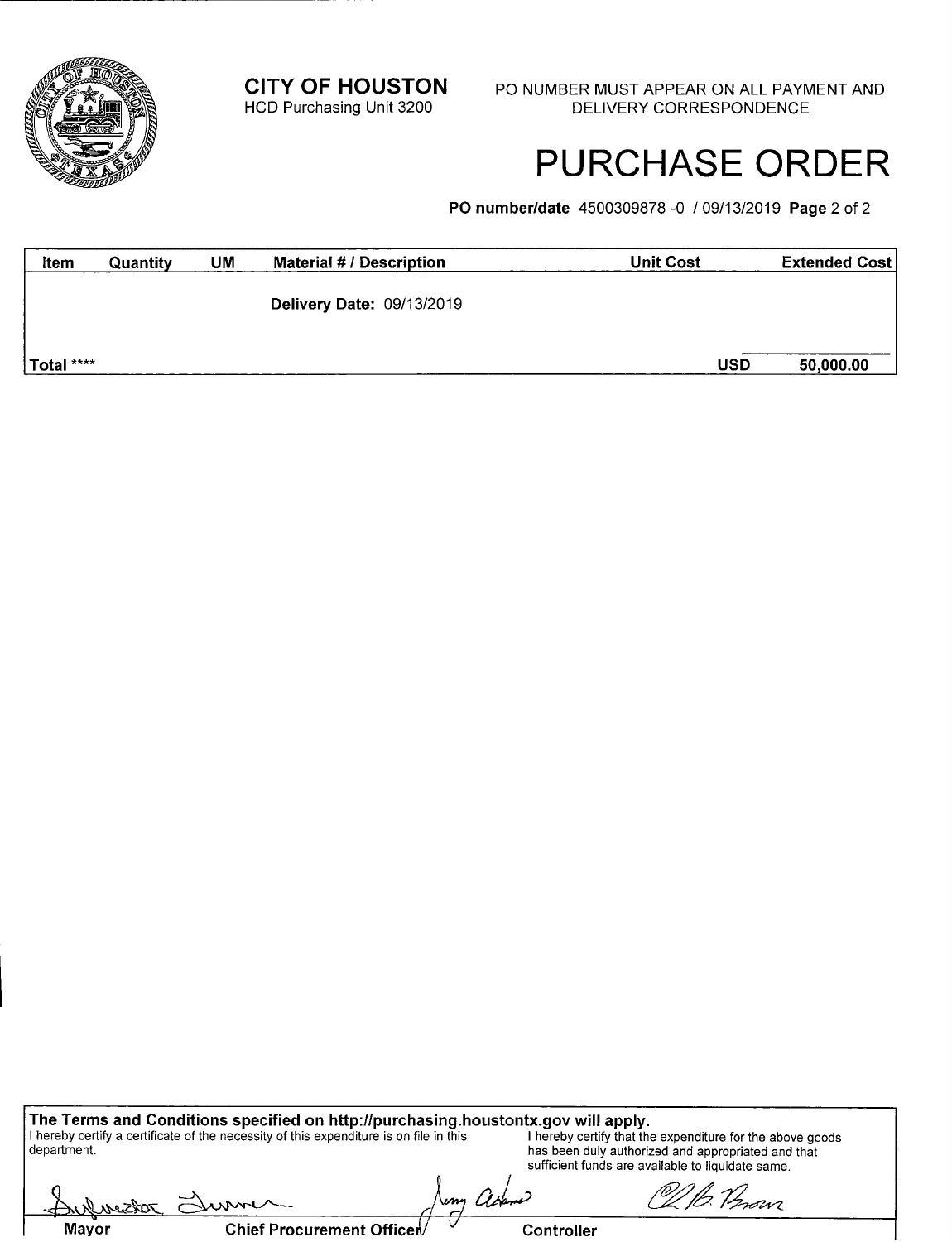

### **PROCUREMENT REQUEST FORM**



Note: The Procurement Request form is to solicit quotes through an informal (Small Purchase) bid process for purchasing transactions \$100,000 or less using Federal Funds (2 CFR 200.) and *\$3,000* to *49,0000* using non-Federolfunds (COH AP *5-8,* Executive Order *1.14).*  Signature of this document is still required. \* Required Fields [must be completed] Description of Purchase \* Debris Removal Service **HCDD** Division: \* Director's Office Deadline Date of Request: \* 9/13/2019 Purchase Type: \* Service Under <50K Requester Name: \* Latisha Guillory Letter Created: Sequester Name: \* Sequester Name: \* Sequester Name: \* Sequester Name: \$111/2019 Requester Phone Number: \* **832-394-6331** 

Brief Description of Scope of Work for Goods/Services:

There are multiple Homeowners with the Disaster Recovery Program requiring immediate debris removal.

Note: Please allow a minimum of three (3) days for bid responses.

| <b>FINANCE USE ONLY</b>                                                          | <b>PROCURMENT USE ONLY</b>                                                           |
|----------------------------------------------------------------------------------|--------------------------------------------------------------------------------------|
| Fund Number: $5030$                                                              | Status:<br>Pending                                                                   |
| Funding Source: $\mathcal{L}R \cdot 1 + \mathcal{L}R \vee \mathcal{L} \vee \vee$ | Purchase Order No#:                                                                  |
| Cost Center: $300300$                                                            | Name of Vendor: $/58552$                                                             |
| $G/L$ Account: $570159$                                                          | Date Processed:                                                                      |
| Business Area: $3200$                                                            | Date Received:                                                                       |
| Internal Order: $B \stackrel{\wedge}{\mapsto}$ 32COO 77 - 19                     | Total Amount: $$50,000$                                                              |
| BFY: $FY30$                                                                      | Procurement Staff                                                                    |
| Grant: $3000077.2019$                                                            | Priority:                                                                            |
| Funds Reservation:                                                               | Notify Department:                                                                   |
| Funds Approval Mar:                                                              | Notify Department:                                                                   |
|                                                                                  |                                                                                      |
|                                                                                  | Supervising Manager (Purchase under \$5,000)                                         |
| Requestors Signature:<br>Date: $9 - 11 - 2019$                                   | Manager:<br>Date:                                                                    |
| Ulua M <del>e</del><br><b>Buyer's Signature:</b><br>Date:                        | <b>Funds Approval Signature:</b><br>$\mathcal{A}$ llu $\rightarrow$ 9/12/19<br>Date: |
| Procurement DPU<br>Signature:<br>Date:                                           | (Purchase over \$5,000)<br><b>CFO Signature</b><br>Date:                             |
| (Purchase over \$5,000)<br><b>Assistant or Deputy</b><br>Director: Date          | Director Signature (Ohly Consultant Services)<br>Director or Designee:<br>Date:      |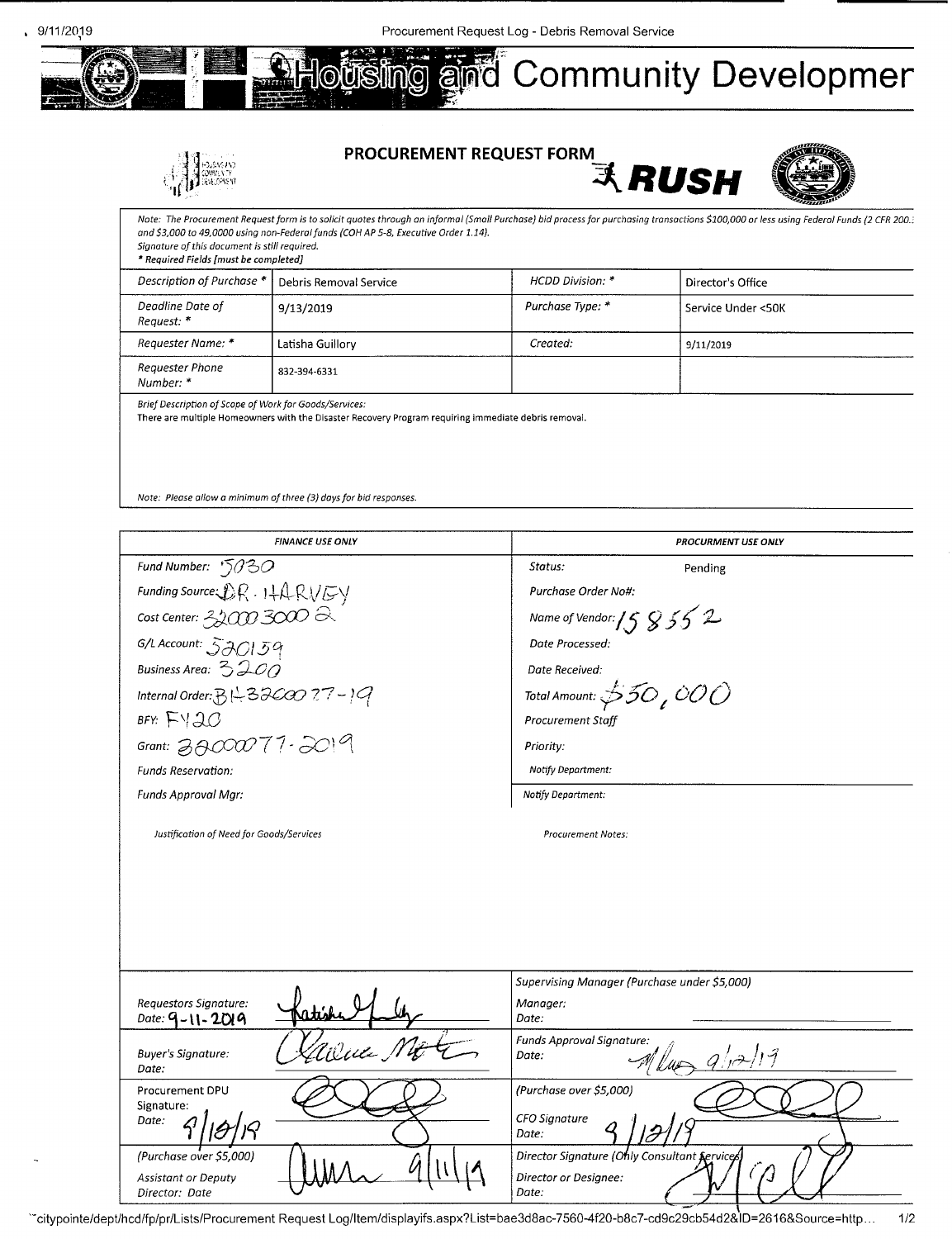Attachments

**Home CityPointe Support City of Houston**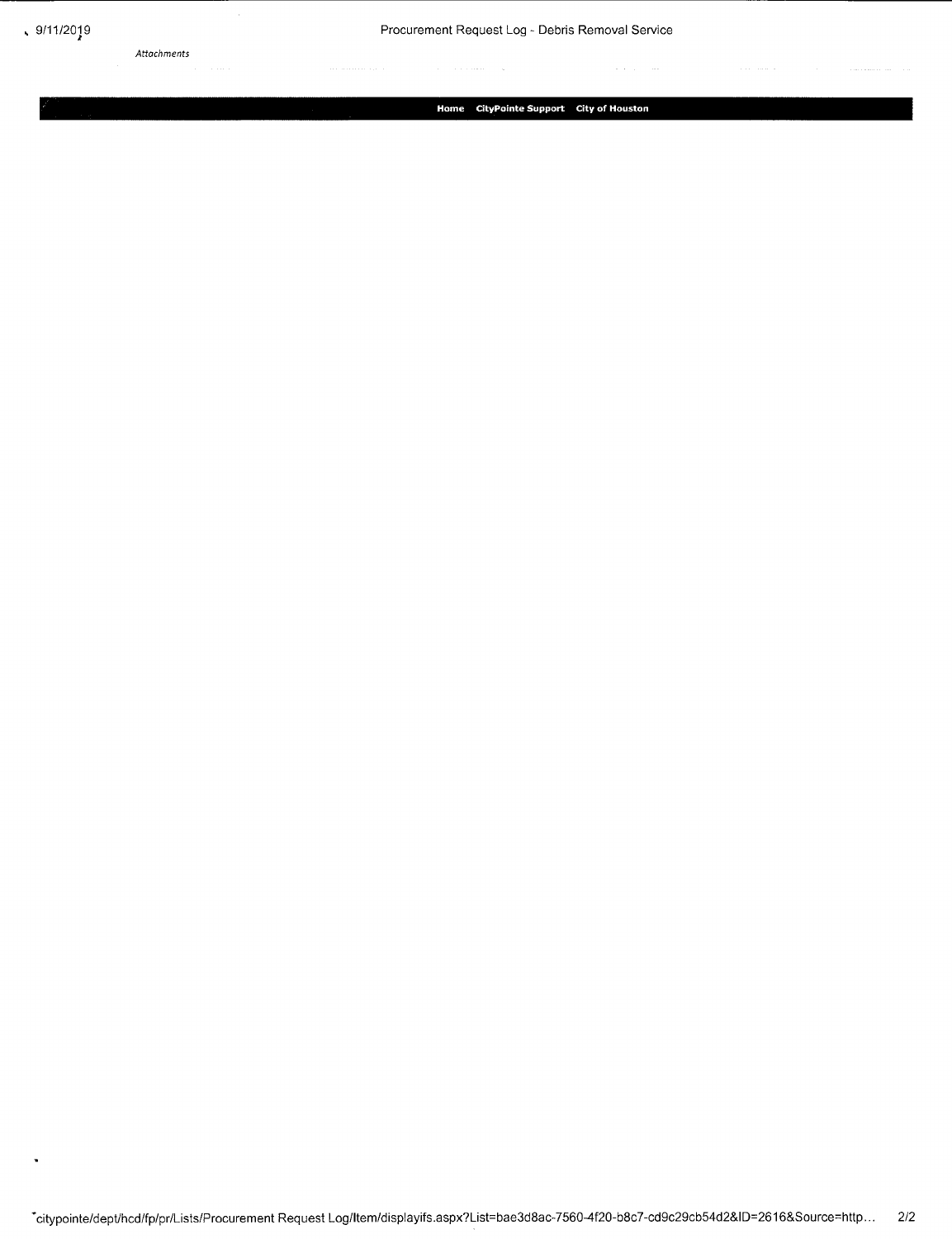### **l3hattacharjee, Ranjan** - **HCD**

| From:    |
|----------|
| Sent:    |
| To:      |
| Subject: |

**From:** Marcus Ostrowski <MarcusOstrowski@junk-king.com> **Sent:** Tuesday, September 10, 2019 12:44 PM Bhattachariee, Ranian - HCD **Subject:** Re: Junk King Houston

[Message Came from Outside the City of Houston Mail System]

Hi Ranjan Our price is \$558 per one truckload which holds 18 cubic yards. Some houses will require multiple loads. We did many jobs after Harvey, we are competitive. Give me a call at 713-249-1231.

Thanks **Marcus** 

Marcus Ostrowski | MarcusOstrowski@junk-king.com | Franchise Owner Cell 713-249-1231 Junk King Houston 1(281) 674-8288 I 888.888.JUNK (5865) 10311 West Airport Blvd. Suite 101 Stafford, TX 77477 Like our service? Refer a friend! | Twitter | Facebook | Pinterest



**From:** Bhattacharjee, Ranjan - HCD <Ranjan.Bhattacharjee@houstontx.gov> Sent: Tuesday, September 10, 2019 9:00 AM To: Marcus Ostrowski <MarcusOstrowski@junk-king.com> Subject: Junk King Houston

Subject: Debris Removal: clearance, removal, and/or disposal of items such as trees, sand, gravel, building components, wreckage, vehicles, and personal property

Good Morning,

We would be very grateful to you if you could provide us the quotation of the debris removal on urgent basis. We are building homes for our senior citizen who lost the home during Hurricane Harvey 2017. We have a contractor ready to rebuild for them but few houses has debris that need to be remove so our contractor can start the work. We would be requiring a simple price quote and introductory letter in the initial state. Furthermore, the project will be assigned to a high profile company with competitive prices. The purpose of this solicitation is to establish one or more contracts to provide services to remove, process, and lawfully dispose of disaster generated debris (other than hazardous materials and household putrescible garbage) from public property. There is no guarantee any contract resulting from this City of Houston, department of housing and community will be activated or any work will be performed.